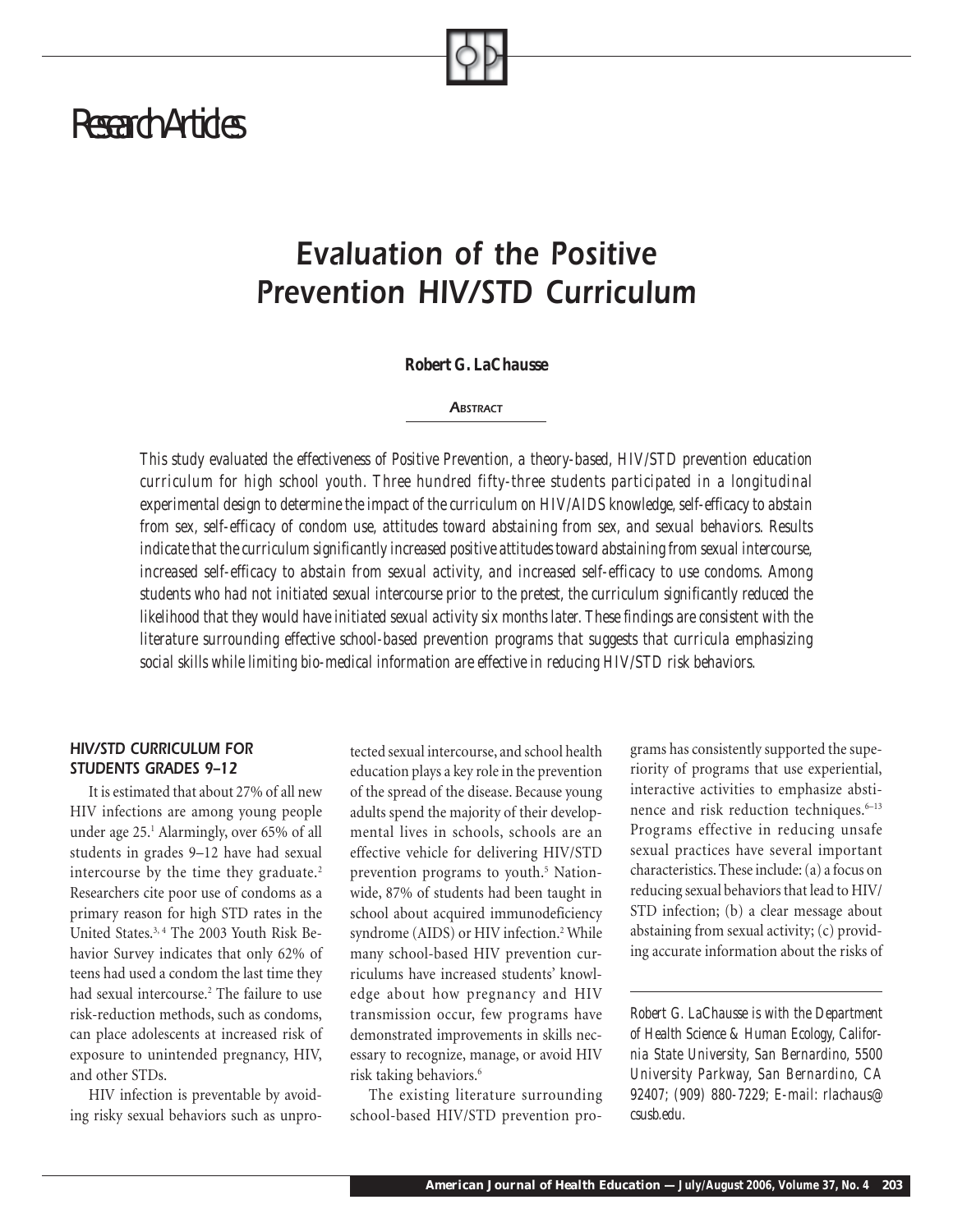teen sexual activity and about methods of avoiding intercourse or using protection against pregnancy and STDs; (d) the inclusion of activities that address social pressures that influence sexual behavior; (e) lessons that provide modeling and practice of communication, negotiation, and refusal skills; (f) the use of a variety of teaching methods designed to involve the participants and have them personalize the information; (g) the use of behavioral goals and teaching methods that are appropriate to the age, sexual experience, and culture of the students; (h) curriculums with a sufficient length of time to complete important activities adequately (at least 15 instructional hours or lessons).<sup>11</sup>

Additionally, the use of established theoretical approaches has shown to be highly effective in encouraging adolescents to modify or change their attitudes, beliefs, and behaviors.12 This includes the use of social learning theories and cognitive behavioral models. Social learning theory posits that the likelihood of taking preventive action is determined by an understanding of what must be done to avoid pregnancy, a belief that one is able to use this method, and the belief that this method will successfully decrease the chance of getting pregnant or contracting HIV or an STD.<sup>6</sup> Central to the application of social learning theory is the idea that new prevention skills can be learned through observation and practice. Students' likelihood of using the skill is increased through interactive roleplays, thus increasing self-efficacy to use these skills in everyday life.<sup>11, 14</sup>

Cognitive behavioral models are used to give young people specific cognitive and behavioral skills to resist peer pressure, make decisions, and successfully negotiate situations that place them at risk for HIV/ STD infection.<sup>8</sup> This includes activities that increase a student's perceived risk, training in decision-making and assertive communication skills, and practice in applying these skills in various risk situations. Successful school-based curriculums use cognitive behavioral models to provide opportunities for students to implement these new skills rather than merely demonstrate the acquisition of new knowledge.<sup>4</sup>

#### *The Curriculum*

The Positive Prevention HIV/STD Curriculum for Students Grades 9–215 was developed after a review of the literature of effective sexuality education prevention programs and uses social learning and cognitive behavior theories to increase a student's ability to use refusal skills, condoms, and resist peer pressure. The curriculum consists of six lessons, 45 minutes in length, delivered in the classroom. Lesson 1 focuses on myths and stereotypes regarding persons infected with HIV. Students participate in an interactive activity regarding the emotional impact of being infected with HIV. Lesson 2 teaches students about the effects of HIV on the human body including the body fluids and body openings that can transmit HIV. This lesson includes interactive activities designed to increase students' perceived susceptibility to HIV infection by identifying the symptoms of HIV and the HIV disease process from initial infection to death. Lesson 3 focuses on transmission facts including risk behaviors related to HIV infection, symptoms of HIV infection, and resources for HIV antibody testing and counseling. Students identify HIV risk behaviors and ways to reduce/ prevent HIV infection. Lesson 4 focuses on the risks of early sexual involvement and helps students explore the reasons that teenagers have sex and the reasons why they might choose to abstain from sexual activity. Activities include an exploration of social norms surrounding sexual intercourse and drug use and the steps in correct and consistent condom use. Lesson 5 helps students understand and resist the social pressures that can lead to sexual involvement. Activities include the modeling and practice of communication and refusal skills using role-plays. Lesson 6 identifies community resources for HIV testing and counseling. Students develop personal contracts for avoiding HIV/STDs and participate in a classroom body fluid exchange activity demonstrating the benefits of abstaining from sex and other risk reduction

techniques (i.e., condom use). The curriculum emphasizes that students should avoid unprotected sexual intercourse by abstaining from sex altogether; information and practice of skills concerning correct and consistent condom use is provided. Teachers implementing the curriculum participated in a two-day training session including extensive practice of classroom activities with feedback and guidance from the training facilitators.

While the Positive Prevention curriculum is based upon the characteristics of effective sexuality education programs, it differs in several important respects from similar school-based curricula. First, while Kirby9 has found that effective HIV/STD curriculums were at least 15 hours in duration, it is unlikely in today's educational climate that a school or school district would dedicate three weeks solely to HIV/AIDS instruction because of increased pressures to increase academic test scores. Therefore, this six-lesson curriculum attempts to use intensive, small group activities with a clear focus on a limited range of skills necessary to avoid behaviors associated with HIV infection. Second, the curriculum's main focus is on having students learn and practice ways to identify, avoid, and/or manage risky sexual behaviors rather than increasing student knowledge about the bio-medical aspects of HIV and other STDs. Numerous studies have found that knowledgebased programs may increase students' knowledge but do not show reductions in risk-taking behavior.<sup>8-11</sup>

## *METHODS*

#### *Sampling and Research Design*

A longitudinal experimental design was used to measure the impact of the curriculum (Figure 1). Fifteen ninth grade classrooms from four Southern California high schools of students enrolled in a mandatory physical science class participated in the study during the 2003–04 academic year. Classes of students (approximately 30 students per class) from the four school sites were randomly assigned to intervention and comparison groups. Surveys were admin-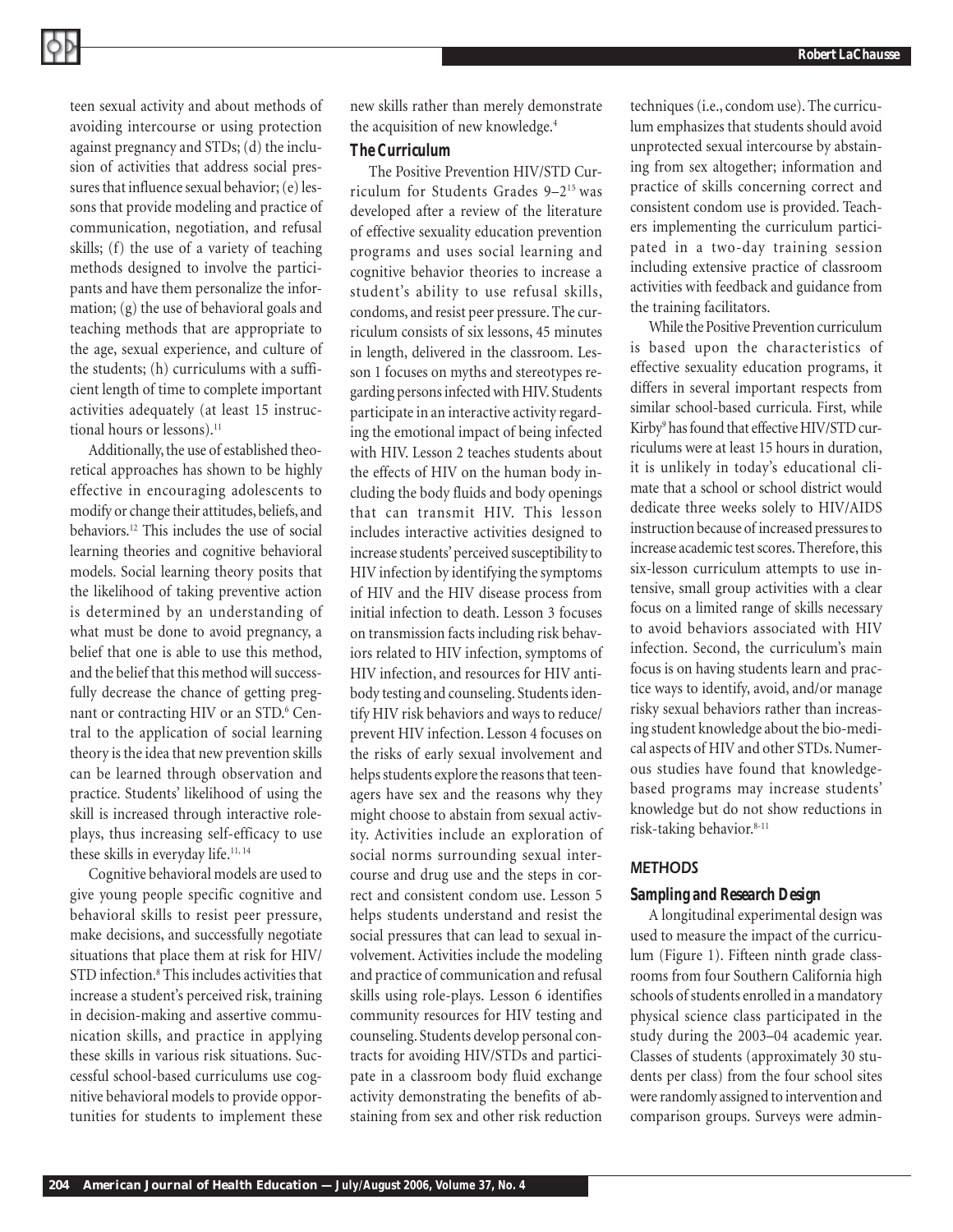

|                            |         | <b>Figure 1. Study Design</b> |                  |                   |
|----------------------------|---------|-------------------------------|------------------|-------------------|
| Group                      | Pretest |                               | 1 Month Posttest | 6 month Follow-up |
| Intervention<br>Comparison |         | Curriculum implementation     |                  |                   |

istered by researcher and research assistants to each group one week prior to the implementation of the curriculum, approximately one month after the curriculum and six months later. Students from the both the intervention group and comparison group completed the survey on the same days and times. Student identifiers were used to match surveys from all three data collection episodes.

Permission and parental consent to participate in the study were obtained via a take-home letter to each student's parent/ guardian. Students completed the survey themselves during normal class time; it took about 15 minutes to complete. Students were briefed as to the nature and purpose of the study and were asked to give their verbal assent to participate in the study. No incentives were provided to the students for participating in this study. The Institutional Review Board at California State University, San Bernardino approved this study.

#### *Instrumentation*

The measures used in this study have been used in previous studies examining the effectiveness of other school-based HIV and teen pregnancy prevention programs. Students completed a 47 item, self-administered, paper-and-pencil in-class survey, which measured variables related to: 1) HIV/AIDS knowledge, 2) attitudes toward abstaining from sexual intercourse, 3) selfefficacy to abstain from sexual activity, 4) self-efficacy to use condoms, 5) frequency of sexual behaviors, condom use, and lifetime sexual history, and 6) demographics. Student knowledge regarding other STDs was not measured. Pilot testing of the survey instrument revealed that readability level was equivalent to 4<sup>th</sup> grade (Flesch-Kincaid Index<sup>16</sup>).

The Knowledge Regarding HIV/AIDS Infection Questionnaire<sup>17</sup> was used as a measure of student knowledge regarding HIV disease and AIDS. The scale contains 11 true/false questions regarding AIDS transmission, general medical aspects of AIDS, and knowledge of preventive behaviors. Examples of items included "Only people who look sick can spread the AIDS virus," and "A person can get the AIDS virus even if he or she has sexual intercourse just one time without a condom." Correct answers were coded as "1" and incorrect answers were coded as"0", the sum totaled to give a composite knowledge score. This scale demonstrated adequate reliability (Cronbach's alpha=.79).

The Attitudes Towards Abstinence Among Adolescents Scale was used as a measure of attitudes toward abstinence.<sup>18</sup> The 12-item scale contains self-referential statements regarding abstinence from sexual intercourse (e.g., It is important for me not to have sexual intercourse before I get married). Scores range from 1= Strongly Disagree to 5= Strongly Agree. A higher score indicates more positive attitudes towards abstaining from sexual intercourse. This scale demonstrated adequate reliability (Cronbach's alpha=.85).

Self-efficacy to Abstain from Sexual Activity Scale<sup>17</sup> was used to measure selfefficacy to abstain from sex (e.g., Could you stop someone from touching your body parts?). The 7-item scale employs a summative-rating type scale ranging from 5= Definitely Could to 1= Definitely Could Not. This scale demonstrated adequate reliability (Cronbach's alpha=.89).

The Condom Self-efficacy Scale<sup>17</sup> was used to measure self-efficacy to use condoms. The 2-item scale (If you needed a condom, could you get one? and If you decided to have sex, could you tell the other person you wanted to use a condom?) employs a summative-rating type scale rang-

ing from 4= Definitely Would to 1= Definitely Would Not. This scale demonstrated satisfactory test-retest reliability (alpha=.78). Additionally, participants were asked 3 items regarding their sexual behaviors and condom use.17 Participants were asked, "Have you ever had sexual intercourse? (By sexual intercourse, we mean putting a penis in a vagina) (YES/ NO),""In the past 2 months, how many times did you have sexual intercourse?" and "If you've had sexual intercourse in the last 2 months, how many times did you or your partner use a condom (rubber)?" A brief demographics section (10 items) and a section that asked students to rate the extent to which they understood each question and answered each question honestly were included (2 items).

### *RESULTS*

## *Sample Characteristics*

At pretest, 216 students in the intervention group and 137 students in the comparison group completed the survey (n=353). The comparison group was somewhat smaller because teachers in the comparison group found it more difficult to have students return parental consent forms because they were not participating in the curriculum. At six-month follow-up, 174 students in the intervention group and 113 students in the comparison group completed the survey (n= 287). This resulted in an attrition rate of 20% for the intervention group and 18% for the comparison group. The study attrition rate is consistent with district-wide attrition rates. A one-way ANOVA and non-parametric statistics were used to test the hypothesis that those participants who were lost to attrition are no different from those participants who remained in the study. Those students who did not complete the six-month follow-up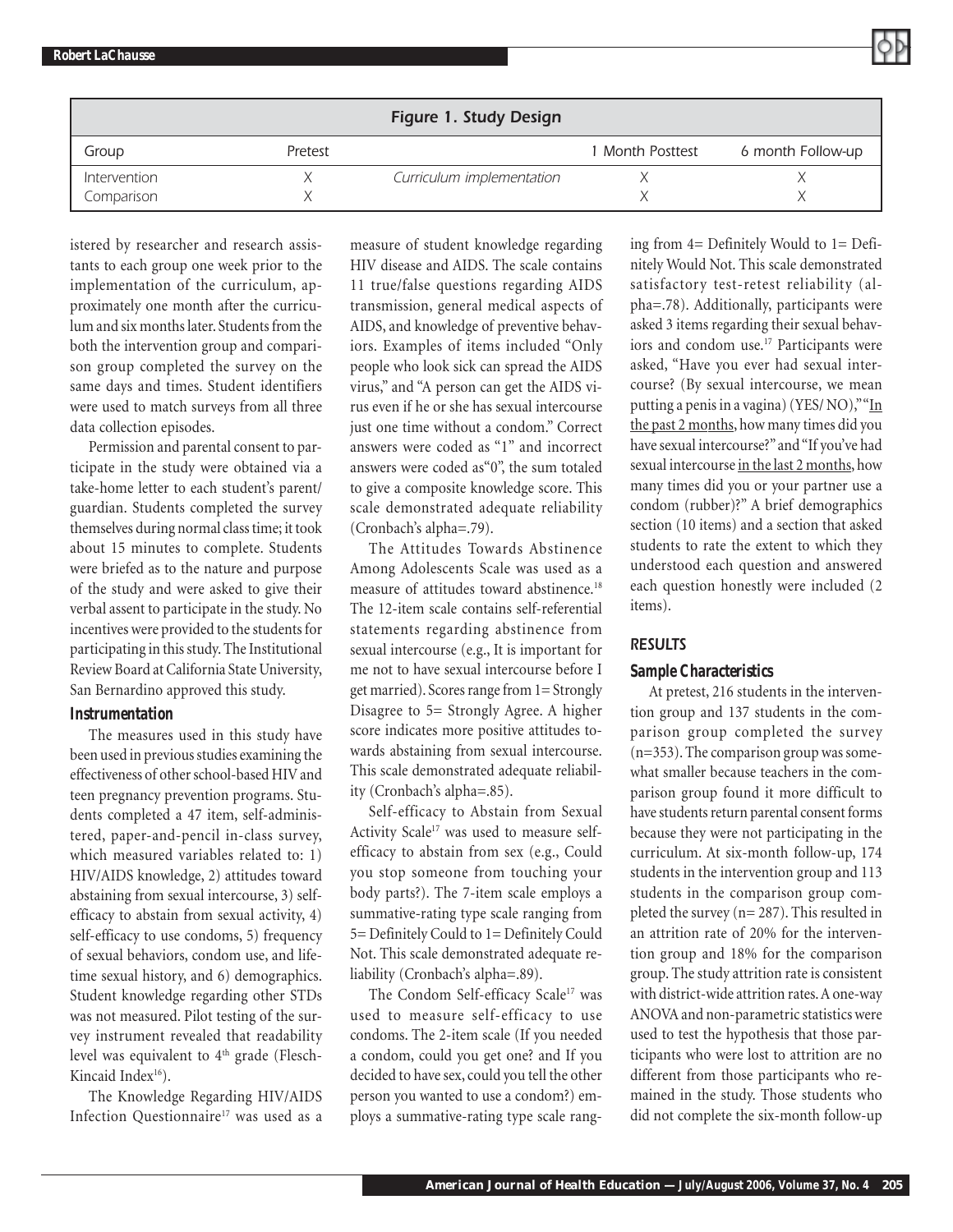| Table 1. Sample Demographics                                                          |                                                        |                                          |                     |                                          |  |
|---------------------------------------------------------------------------------------|--------------------------------------------------------|------------------------------------------|---------------------|------------------------------------------|--|
|                                                                                       | Intervention                                           |                                          | Comparison          |                                          |  |
|                                                                                       | n                                                      | $\frac{0}{0}$                            | n                   | $\%$                                     |  |
| Gender<br>Male<br>Female                                                              | 74<br>100                                              | 42.5<br>57.8                             | 54<br>59            | 47.8<br>52.2                             |  |
| Ethnicity<br>African American<br>Latino<br>Anglo<br>Asian<br>Native American<br>Other | 29<br>102<br>18<br>7<br>$\overline{\phantom{a}}$<br>16 | 16.7<br>58.6<br>10.2<br>4.0<br>11<br>9.4 | 16<br>71<br>10<br>4 | 14.2<br>62.8<br>8.8<br>0.9<br>3.5<br>9.8 |  |

survey were not significantly different than their counterparts at baseline on key outcome variables including their gender  $X^2(2)$ , *N* = 297) = 5.11, *p* = .08, knowledge regarding HIV/AIDS  $(F(2, 344) = .174, p = .84)$ , frequency of sexual intercourse  $(F(2, 345))$  $= 1.72, p = 18.$ 

Table 1 shows the demographic distribution of the sample. All 353 students were in the ninth grade. The demographics of the sample are consistent with the population demographics and there were no statistically significant differences between the intervention group and comparison group on any of the demographic variables reported in this study. Additionally, it must be noted that those students who reported that they did not answer each question honestly at each data collection point were excluded from the analysis of outcome variables (n=9). Table 2 shows the results of the post-hoc tests (Bonferroni) on outcome variables demonstrating statistical significance.

## *Knowledge Regarding HIV/AIDS Infection*

A 2 x 3 repeated measures ANOVA was calculated to examine the effects of group (intervention vs. comparison) and time (pretest vs. one-month posttest vs. six-month follow-up) on knowledge regarding HIV infection and AIDS. The main effect of time  $(F(2, 276) = .112, p = .89)$ , the main effect for group ( $F(1, 277) = .444$ ,  $p = .50$ ), and the time by group interaction  $(F(2, 277) = .799$ , *p* =.45), were all not significant.

## *Attitudes Towards Abstaining from Sexual Intercourse*

A 2 x 3 repeated measures ANOVA was calculated to examine the effects of group (intervention vs. comparison) and time (pretest vs. one-month posttest vs. sixmonth follow-up) on positive attitudes toward abstaining from sexual intercourse. The main effect of time  $(F(2, 258) = 3.60,$  $p = .02$ ) was found to be significant. The main effect for group was not significant (*F*  $(1, 259) = 1.62$ ,  $p = .20$ ). The group by time interaction was not significant  $(F(2, 258))$  $= 2.46, p = .08$ ). Post hoc tests indicate that positive attitudes toward abstaining from sexual intercourse increased from pretest  $(m= 35.28, sd= 4.34)$  to one-month posttest  $(m= 36.30, sd= 4.03)$  for the intervention group ( $p = .05$ ) and did not change significantly at six-month follow-up (m= 36.15, sd= 3.96). However, positive attitudes toward abstaining from sexual intercourse decreased significantly from the one-month posttest (m=  $36.88$ , sd=  $4.36$ ) to the 6month follow-up ( $m= 36.02$ ,  $sd= 3.02$ ) for the comparison group ( $p = .05$ ).

## *Self-efficacy to Abstain from Sexual Activity*

A 2 x 3 repeated measures ANOVA was calculated to examine the effects of group (intervention vs. comparison) and time (pretest vs. one-month posttest vs. sixmonth posttest) on self-efficacy to abstain from sexual activity. The main effect of time  $(F(2, 202) = .294, p = .74)$  was not found

to be significant. The main effect for group was not significant  $(F(1, 203) = .016, p)$ =.90). The group by time interaction was significant (*F* (2, 202)= 8.38, *p* =.01). Posthoc tests indicate that self-efficacy to abstain from sexual intercourse increased from pretest ( $m= 26.53$ ,  $sd= 4.74$ ) to the six-month posttest (m= 27.47, sd= 4.99) for the intervention group ( $p = .05$ ). However, self-efficacy to abstain from sexual intercourse significantly decreased from the pretest (m=  $27.72$ ,  $sd = 4.18$ ) to the six-month followup ( $m= 26.63$ ,  $sd= 4.71$ ) for the comparison group ( $p = .05$ ).

### *Self-efficacy of Condom Use*

A 2 x 3 repeated measures ANOVA was calculated to examine the effects of group (intervention vs. comparison) and time (pretest vs. one-month posttest vs. sixmonth posttest) on self-efficacy to use condoms. The main effect of time was significant (*F* (2, 206) = 3.46, *p* = .03). The main effect for group was significant (*F* (1,  $207$ ) = 12.54,  $p = .001$ ). The group by time interaction was significant  $(F(2, 207))$ = 11.27,  $p = .001$ ). Post hoc tests revealed a significant linear trend for the intervention group indicating that self-efficacy to use condoms increased from pretest (m= 6.95, sd=1.28) to the one-month posttest  $(m=7.18, sd=1.09)$  to the six-month follow-up  $((m=7.41, sd=.90)$   $(p=.05)$ .

#### *Frequency of Sexual Intercourse*

A 2 x 3 repeated measures ANOVA was calculated to examine the effects of group (intervention vs. comparison) and time (pretest vs. one-month posttest vs. sixmonth posttest) on the frequency of sexual intercourse. Only those participants who reported that they were sexually active at all three data collection points were used in the analysis (n=60). The main effect of time was not significant  $(F(2, 58) = .838,$ *p* = .43). The main effect for group was not significant (*F* (1, 59) = .722, *p*=.39). The group by time interaction was not significant (*F* (2, 58)= 1.06, *p*=.34). No decrease in the frequency of sexual intercourse was found among those students who were sexually active.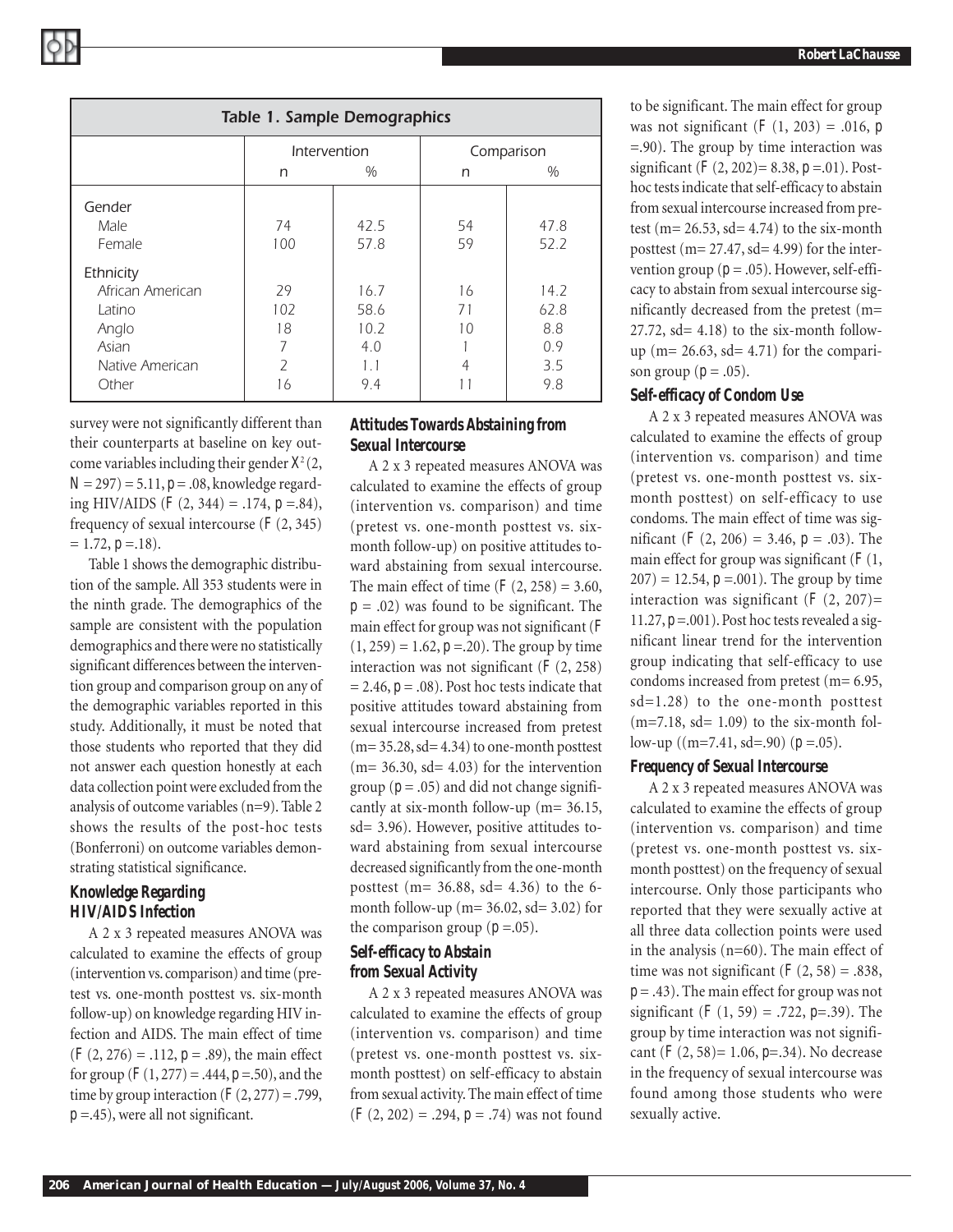

| Table 2. Post Hoc Analyses (ANOVA) of Main Effect by Group and Time on Study Variables  |              |                  |                            |                            |
|-----------------------------------------------------------------------------------------|--------------|------------------|----------------------------|----------------------------|
| Item                                                                                    |              | Pretest<br>M(SD) | 1 Month Posttest<br>M (SD) | 6 month Follow-up<br>M(SD) |
| Knowledge                                                                               | Intervention | $4.70$ [1.14]    | $4.68$ [1.15]              | $4.81$ [1.25]              |
|                                                                                         | Comparison   | 4.82 [1.06]      | 4.88 [1.17]                | 4.70 [0.94]                |
| Attitudes Towards Abstaining                                                            |              |                  |                            |                            |
| from Sexual Intercourse                                                                 | Intervention | 35.28 [4.34]     | 36.30 [4.03]               | 36.15 [3.96]               |
|                                                                                         | Comparison   | 36.29 [4.06]     | 36.88 [4.36]               | 36.02 [3.02]               |
| Self-efficacy to Abstain from                                                           |              |                  |                            |                            |
| Sexual Intercourse                                                                      | Intervention | 26.53 [4.74]     | 27.05 [5.17]               | 27.47 [4.99]               |
|                                                                                         | Comparison   | 27.72 [4.18]     | 26.89 [4.49]               | 26.63 [4.71]               |
| Self-efficacy to Use Condoms                                                            | Intervention | $6.95$ [1.28]    | 7.18 [1.09]                | 7.41 [0.90]                |
|                                                                                         | Comparison   | $6.82$ [0.98]    | $6.66$ [1.12]              | $6.74$ [1.26]              |
| Frequency of Sexual Intercourse                                                         | Intervention | 1.85 [2.48]      | $1.55$ [2.00]              | 1.40 [1.53]                |
|                                                                                         | Comparison   | 1.78 [2.28]      | 2.65 [3.30]                | 1.88 [3.20]                |
| Frequency of Condom Use                                                                 | Intervention | $.21$ [0.60]     | $.79$ [2.23]               | $.58$ [1.17]               |
|                                                                                         | Comparison   | $.21$ [0.56]     | $.17$ [0.25]               | $.28$ [0.59]               |
| Brackets indicate significant group differences (Bonferroni post hoc tests, $p < .05$ ) |              |                  |                            |                            |

#### *Condom Use*

A 2 x 3 repeated measures ANOVA was calculated to examine the effects of group (intervention vs. comparison) and time (pretest vs. one-month posttest vs. six-month posttest) on the frequency of condom use. Only those participants who reported that they were sexually active at all three data collection points were used in the analysis (n=60). The main effect of time was not significant  $(F(2, 58) = 1.12, p = .33)$ . The main effect for group was not significant  $(F(1, 60))$  $= 2.71$ ,  $p = .10$ ). The group by time interaction was not significant  $(F(2, 60)=2.04, p$ =.13). No changes in the frequency of condom use were found among those students who were sexually active.

## *Initiating Sexual Intercourse*

At pretest, 12 percent of all of the participants had ever had sexual intercourse. Among students who reported that they had never had sexual intercourse at pretest, 8.5 percent of the intervention group and 1.5 percent of the comparison group had initiated sexual intercourse after one month. However, after six months, only 9 percent of the intervention group had initiated sexual intercourse compared with 24 percent of the comparison group. Logistic regression analyses were computed using "having ever had sex" on intervention versus comparison group controlling for "having ever had sex" at pretest and one month posttest, gender, and ethnicity (minority vs. non-minority). The logistic regression analysis revealed a significant positive relationship of having had sex at the six-month follow-up with group. The odds ratio for group (Intervention vs. Comparison) indicates that when holding all other variables

constant, those in the comparison group are five times more likely to have had sex after six months than those participants in the intervention group (LR chi square =  $10.56, p = .01,95\% \text{ CI} (\text{expB}) = [.068-.510])$ (Table 3.).

#### *DISCUSSION*

These findings of this study are consistent with the literature surrounding effective school-based prevention programs that suggests that curriculums emphasizing social skills while limiting bio-medical information are effective in reducing HIV/ STD risk behaviors. This study suggests that the Positive Prevention curriculum produced a number of positive attitudinal and behavioral effects. One of the goals of the curriculum was to increase positive attitudes toward abstinence from sexual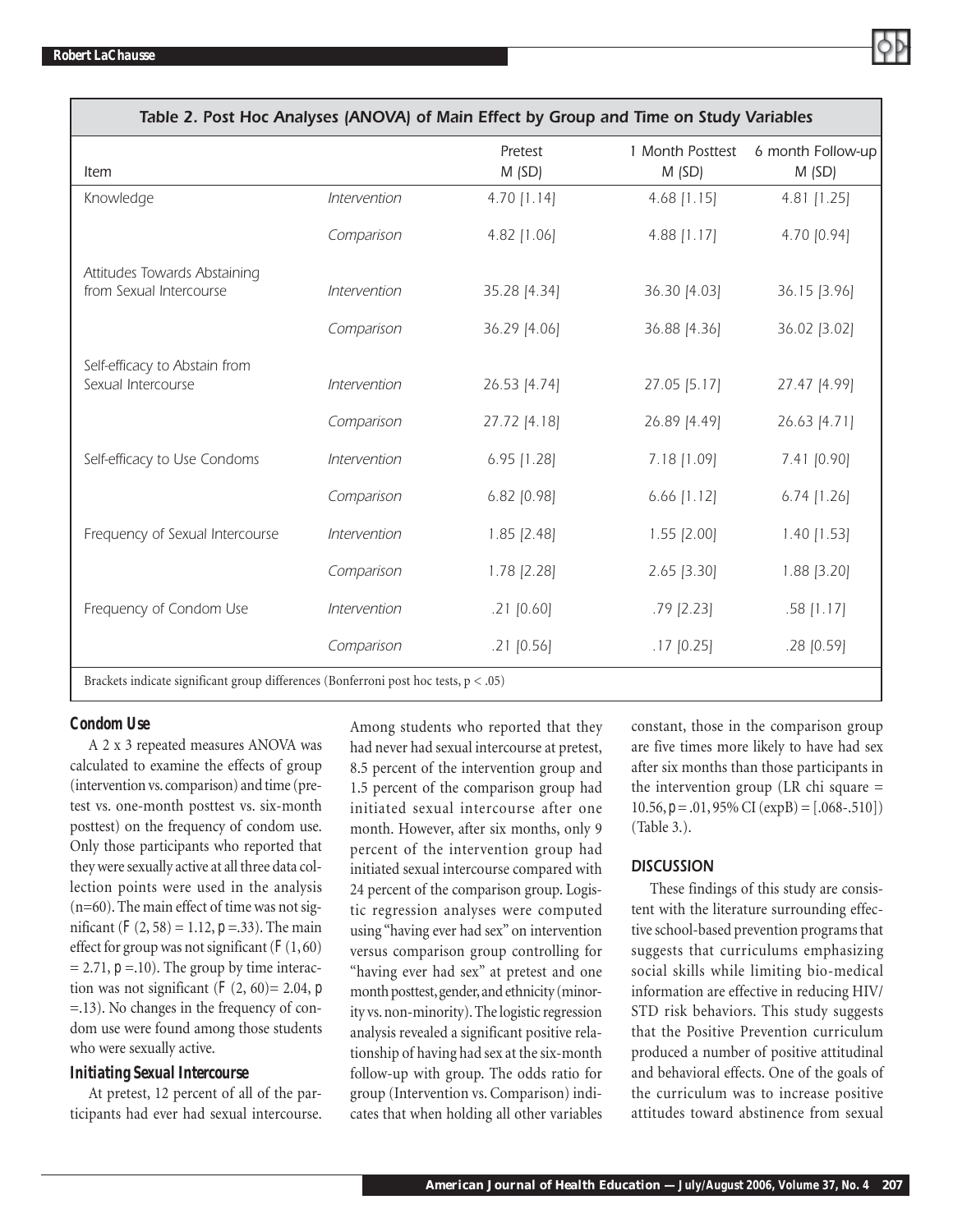| Table 3. Logistic Regression Predicting Having Ever Had Sex at<br>6-month Follow-up From Pretest, Posttest, Gender, and Ethnicity |         |               |            |  |
|-----------------------------------------------------------------------------------------------------------------------------------|---------|---------------|------------|--|
| Predictor                                                                                                                         | R       | Wald $\chi^2$ | Odds Ratio |  |
| Pretest                                                                                                                           | 1 27    | 3 1 7         | 359        |  |
| 1-month Posttest                                                                                                                  | 3.02    | 18.89*        | 20.86      |  |
| Gender                                                                                                                            | 1.48    | 7.01          | 4.43       |  |
| Ethnicity                                                                                                                         | .001    | .221          | 1.00       |  |
| Group                                                                                                                             | $-1.67$ | $10.46*$      | .19        |  |
| * $p < .05$                                                                                                                       |         |               |            |  |

intercourse. While the curriculum had an immediate effect on positive attitudes towards abstinence, these attitudes seemed to weaken over time. This is consistent with past research that indicates that social norms concerning sexual intercourse and negative attitudes toward abstinence among adolescents are strong and difficult to change through school-based interventions.11, 12 It may be that subsequent booster sessions of the curriculum or supplemental lessons addressing the benefits of sexual abstinence are needed to buffer the effects of the larger social norm over time. Further studies are needed to investigate the role of school-based prevention curriculums that attempt to modify the larger social norm regarding abstinence.

Although the curriculum failed to increase condom use among those participants who were already sexually active, the impact on delaying the onset of sexual intercourse among those students who were not sexually active is impressive. This is consistent with previous studies that suggest that it may be easier to delay the onset of sexual intercourse than it is to encourage condom use.<sup>8,11</sup> In any case, the curriculum may not be as effective with high-risk youth who are already sexually active. The authors of the curriculum are developing supplemental materials for high-risk youth including more explicit information on oral and anal sex as well as extensive practice of condom negotiation and condom use.

The results of this study suggest that the curriculum is effective but several methodological limitations should be noted. First, data were collected using self-report surveys. Although it is impossible to be completely confident of the validity of selfreport responses, there is some evidence that supports the general validity of adolescents' reports of sexual behaviors.<sup>19, 20</sup> Second, the level of assignment to intervention and comparison groups was at the classroom level and differences may exist in students' class schedules, teachers, or other factors that could have influenced the results. Multi-level statistics to control for higher order effects could not be conducted due to the low number of classrooms and schools sites. In addition, the use of classrooms as a basis of assignment to the intervention and comparison groups is a limitation due to possible bias from clustering within classrooms. The effect of clustering was not controlled since the analysis was computed at the individual level. Although it would have been methodologically ideal to randomly assign individuals to either the intervention group or comparison group, this is often logistically impossible in a school site or district and would have prevented conducting such work. Furthermore, some students in the intervention group may have interacted with students in the comparison group resulting in some contamination of the comparison group. As McBride and Gienapp<sup>21</sup> have noted, while this may have been an issue, it is possibly a better choice to use randomization and deal with potential contamination than apply a weaker and perhaps less adequate design. Third, the inability to find a significant effect for condom use might be due to the low number of students who were sexual active (n=60) at pretest thus resulting in a

low sample size and decreasing statistical power. Lastly, it is not clear if the effects of the curriculum will endure into early adulthood and actually decrease rates of HIV/ STD infection. Peer social norms are strong and the reasons why adolescents chose to have sexual intercourse or fail to use condoms are complex.<sup>10-14</sup> Future studies should examine the long-term impact of the curriculum at least 18 months post intervention.<sup>8</sup>

## *TRANSLATION FOR HEALTH EDUCATION PRACTICE*

Since a significant number of schoolaged youth engage in sexual risk behaviors, the need for effective school-based HIV prevention curriculums cannot be overstated. Although many sexuality education programs can increase student knowledge, only a few have demonstrated an impact on students' behaviors.9 Findings from this study suggest that the Positive Prevention curriculum is effective and have implications for both health educators and researchers. First, unlike previous studies regarding effective pregnancy prevention and HIV curricula, this study suggests that a curriculum composed of six lessons that provides extensive practice of a small range of risk reduction skills can impact students' attitudes and behaviors. Second, the curriculum goes beyond the facts about HIV transmission and the benefits of abstaining from sexual intercourse. Students need to learn and practice skills that they can use in their everyday life. Consistent with social learning theory and cognitive behavior theory, the curriculum employs interactive strategies to personalize information about HIV/ STD risk, training in decision-making and assertive communication skills, and practice in applying these skills once faced with a risk situation. Health educators can use the curriculum to enhance students' abilities to avoid risk-taking behaviors by using interactive lesson where students role-play risk situations and employ newly learned skills with feedback from a trained facilitator. Future research should examine the mechanisms by which the curriculum had